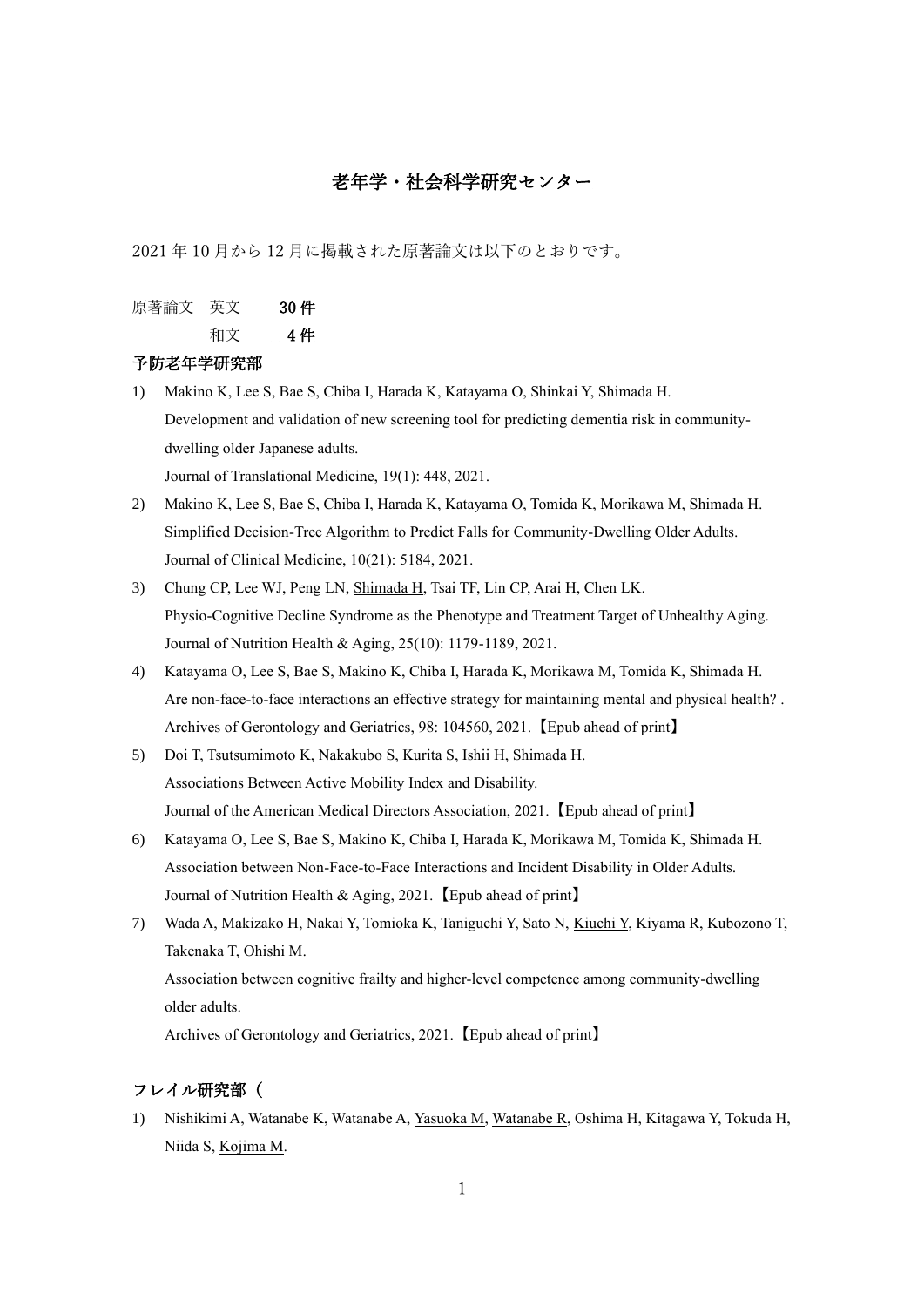Prevalence of SARS-CoV-2 antibodies after one-year follow up among workers in a research institute in Japan.

JOURNAL OF INFECTION, Oct 30 2021.

2) Yasuoka M, Kojima T, Waguri-Nagaya Y, Saito T, Takahashi N, Asai S, Sobue Y, Nishiume T, Suzuki M, Mitsui H, Kawaguchi Y, Kuroyanagi G, Kamiji K, Watanabe M, Suzuki S, Kondo K, Ojima T, Kojima M.

Impact of social support on severity of depressive symptoms by remission status in patients with rheumatoid arthritis.

Mod Rheumatol,Aug 12 2021.【Epub ahead of print】

3) Komiya H, Umegaki H, Ogama N, Sakurai T, Kuzuya M. Relationships between overactive bladder and cerebral white matter hyperintensity in outpatients at a memory clinic.

Geriatrics & Gerontology International. 2021 Sep 20.【Epub ahead of print】

4) Inoue T, Maeda K, Satake S , Matsui Y, Arai H.

Osteosarcopenia, the co-existence of osteoporosis and sarcopenia, is associated with social frailty in older adults.

Aging Clin Exp Res. 2021 Sep 7;1-9.【Epub ahead of print】

5) InoueT, Shimizu A, Satake S, Matsui Y, Ueshima J, Murotani K, Arai H, Maeda K. Association between osteosarcopenia and cognitive frailty in older outpatients visiting a frailty clinic.

Archives of Gerontology and Geriatrics, 2021 Sep 17.【Epub ahead of print】

- 6) Huang CH, Okada K, Matsushita E, Uno C, Satake S, Martins BA, Kuzuya M The association of social frailty with intrinsic capacity in community-dwelling older adults: a prospective cohort study. BMC Geriatr.2021 Sep 27.
- 7) Ogama N, Endo H, Satake S, Niida S, Arai H, Sakurai T. Impact of Regional White Matter Hyperintensities on Specific Gait Function in Alzheimer's Disease and Mild Cognitive Impairment. Journal of Cachexia, Sarcopenia and Muscle.【Epub ahead of print】
- 8) Otsuka R, Zhang S, Tange C, Nishita Y, Tomida M, Kinoshita K, Kato Y, Ando F, Shimokata H, Arai H Association of Dietary Intake with the Transitions of Frailty among Japanese Community-Dwelling Older Adults.

Journal of Frailty & Aging. 2021 Oct 07.【Epub ahead of print】

9) Kinoshita K, Satake S, Arai H. Impact of Frailty on Dietary Habits among the Community-Dwelling Older Persons during the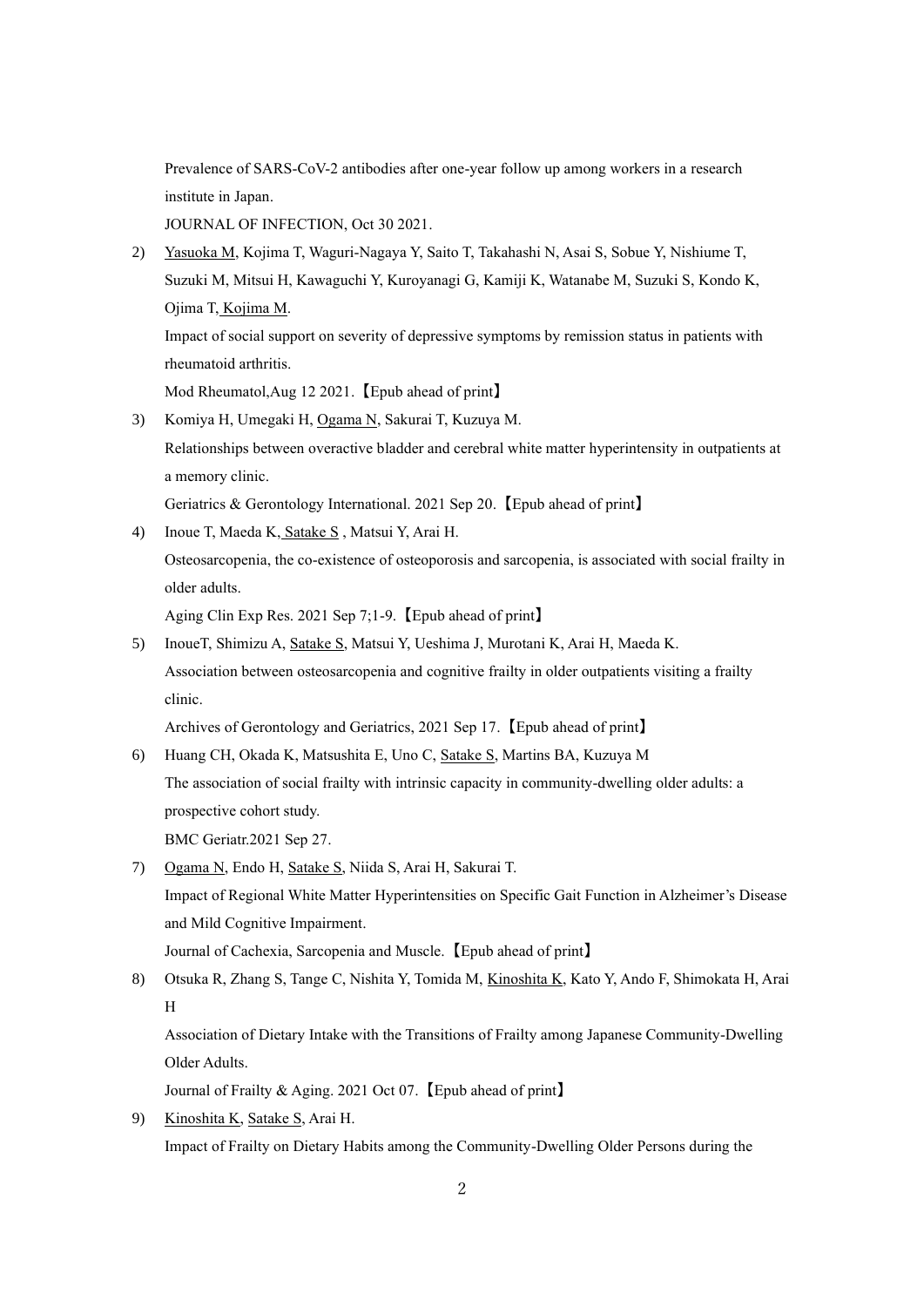COVID-19 Pandemic.

Journal of Frailty & Aging. 2021 Nov 23.【Epub ahead of print】

- 10) 井手一茂, 辻大士, 渡邉良太, 横山芽衣子, 飯塚玄明, 近藤克則. 高齢者における通いの場参加と社会経済階層. 老年社会科学・2021/10.
- 11) 木下かほり, 大塚礼, 高田理浩, 安居昌子, 西田裕紀子, 丹下智香子, 富田真紀子, 下方浩 史, 今泉明, 荒井秀典. 地域在住中高年者におけるアミノ酸摂取量とエピソード記憶の横断的関連. 日本老年医学会雑誌・2021/12 (2021;58:579-590).

## 老年社会科学研究部

- 1) Saito T, Nishita Y, Tange C, Nakagawa T, Tomida M, Otsuka R, Ando F, Shimokata H, Arai H. Association between intra-individual changes in social network diversity and global cognition in older adults:Does closeness to network members make a difference? Journal of Psychosomatic Research,Oct 2021.
- 2) Kubo Y, Noguchi T, Hayashi T, Tomiyama N, Ochi A, Hayashi H. Changes in psychosocial factors among community‐dwelling older adults before and after Japan's declaration of a state of emergency over coronavirus disease 2019. Psychogeriatrics,Oct 27 2021.
- 3) Hayashi T, Noguchi T, Kubo Y, Tomiyama N, Ochi A, Hayashi H. Social frailty and Depressive Symptoms during the COVID-19 Pandemic among Older Adults in Japan: Role of Home Exercise Habits. Archives of Gerontology and Geriatrics, Oct 27 2021
- 4) Ikeda T, Cable N, Saito M, Koyama S, Tsuji T,Noguchi T, Kondo K, Osaka K, Aida J. Association Between Social Isolation and Smoking in Japan and England . Journal of Epidemiology,Oct 5 2021
- 5) Yasuoka M, Kojima T, Waguri-Nagaya Y, Saito T, Takahashi N, Asai S, Sobue Y, Nishiume T, Suzuki M, Mitsui H, Kawaguchi Y, Kuroyanagi G, Kamiji K, Watanabe M, Suzuki S, Kondo K, Ojima T, Kojima M. Impact of social support on severity of depressive symptoms by remission status in patients with

rheumatoid arthritis.

Modern Rheumatology.【Epub ahead of print】(重複記載)

## 老年学評価研究部

1) Yasuoka M, Kojima T, Waguri-Nagaya Y, Saito T, Takahashi N, Asai S, Sobue Y, Nishiume T, Suzuki M, Mitsui H, Kawaguchi Y, Kuroyanagi G, Kamiji K, Watanabe M, Suzuki S, Kondo K,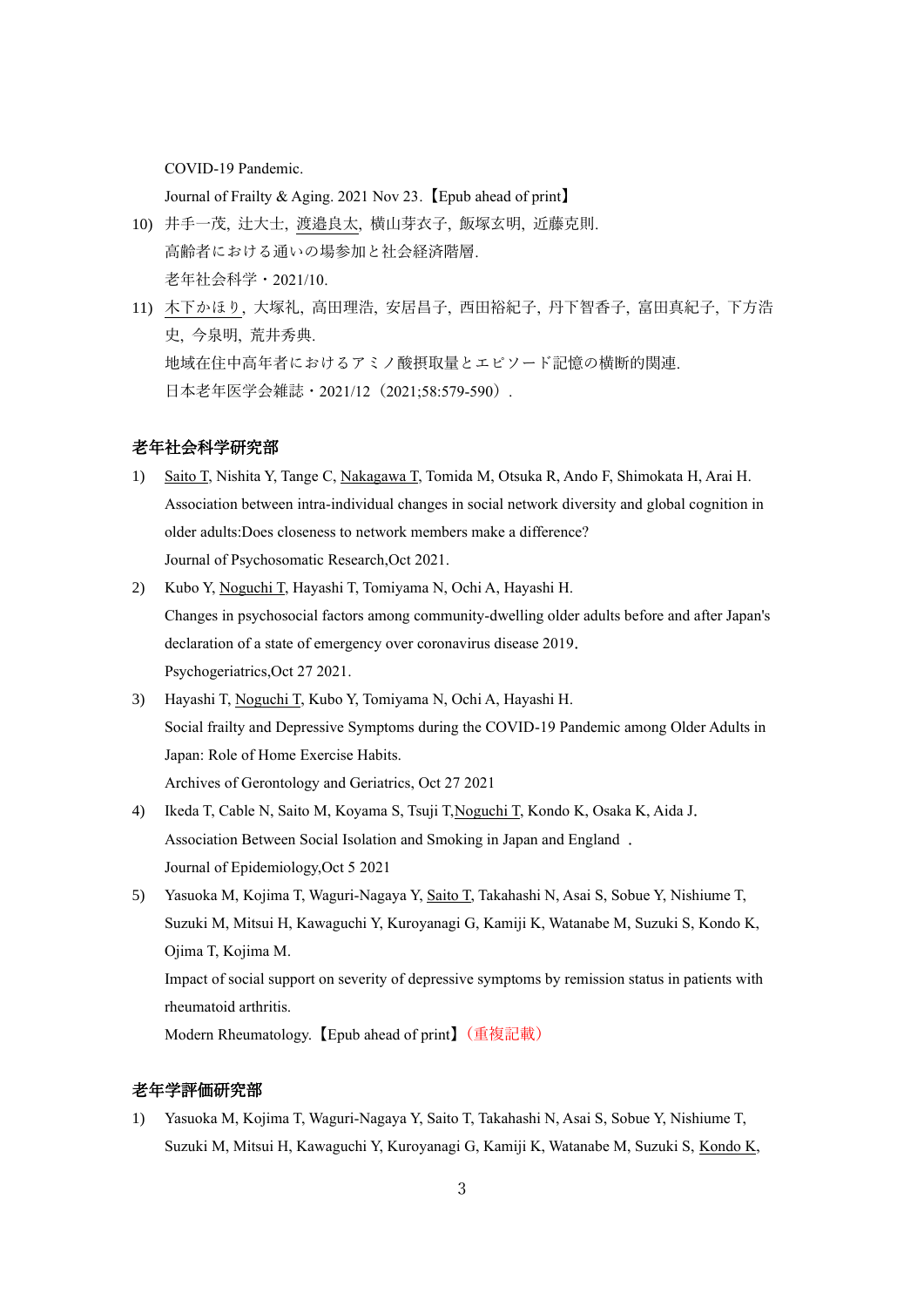Ojima T, Kojima M.

Impact of social support on severity of depressive symptoms by remission status in patients with rheumatoid arthritis.

Mod Rheumatol. 2021 Aug 12;roab001. doi: 10.1093/mr/roab001.【Epub ahead of print】(重複記 載)

- 2) Shiba K, Adel Daoud, Hikichi H, Yazawa A, Aida J, Kondo K, Kawachi I. Heterogeneity in cognitive disability after a major disaster: A natural experiment study. Science Advances. 2021 Oct;7(40):eabj2610. doi: 10.1126/sciadv.abj2610.
- 3) Abbas H, Aida J, Kiuchi S, Kondo K, Osaka K. Oral status and homebound status: A 6-year bidirectional exploratory prospective cohort study. Oral Diseases. 2021 Oct 3. doi:10.1111/odi.14039.【Epub ahead of print】
- 4) Kinugawa A, Kusama T, Yamamoto T, Kiuchi S, Nakazawa N, Kondo K, Osaka K, Aida J. Association of poor dental status with eating alone: A cross-sectional Japan gerontological evaluation study among independent older adults. Appetite. 2021 Oct 4. doi: 10.1016/j.appet.2021.105732.【Epub ahead of print】
- 5) Sugita A, Ling Ling, Tsuji T, Kondo K, Kawachi I. Cultural Engagement and Incidence of Cognitive Impairment: A 6-year Longitudinal Follow-up of the Japan Gerontological Evaluation Study (JAGES). Journal of Epidemiology 2021 Oct 5;31(10):545-553. doi:10.2188/jea.JE20190337.
- 6) Takesue A,Hiratsuka Y, Inoue A, Kondo K, Murakami A,Aida J. Is social participation associated with good self-rated health among visually impaired older adults?: the JAGES cross-sectional study. BMC Geriatrics. 2021 Oct 23;21(1):592.
- 7) Yazawa A, Aida J, Kondo K, Kawachi I. Gender differences in risk of posttraumatic stress symptoms after disaster among older people: Differential exposure or differential vulnerability?. J Affect Disord.2021 Oct 26. doi: 10.1016/j.jad.2021.10.094.【Epub ahead of print】
- 8) Sato K, Kondo N,Hanazato M,Tsuji T, Kondo K. Potential causal efect of physical activity on reducing the risk of dementia: a 6-year cohort study from the Japan Gerontological Evaluation Study. International Journal of Behavioral Nutrition and Physical Activity. 2021 Oct 29;18(1):140.
- 9) Kato H, Goto R, Tsuji T, Kondo K. The effects of patient cost-sharing on health expenditure and health among older people: Heterogeneity across income groups. The European Journal of Health Economics. 2021 Nov 15. doi.org/10.1007/s10198-021-01399-6.

【Epub ahead of print】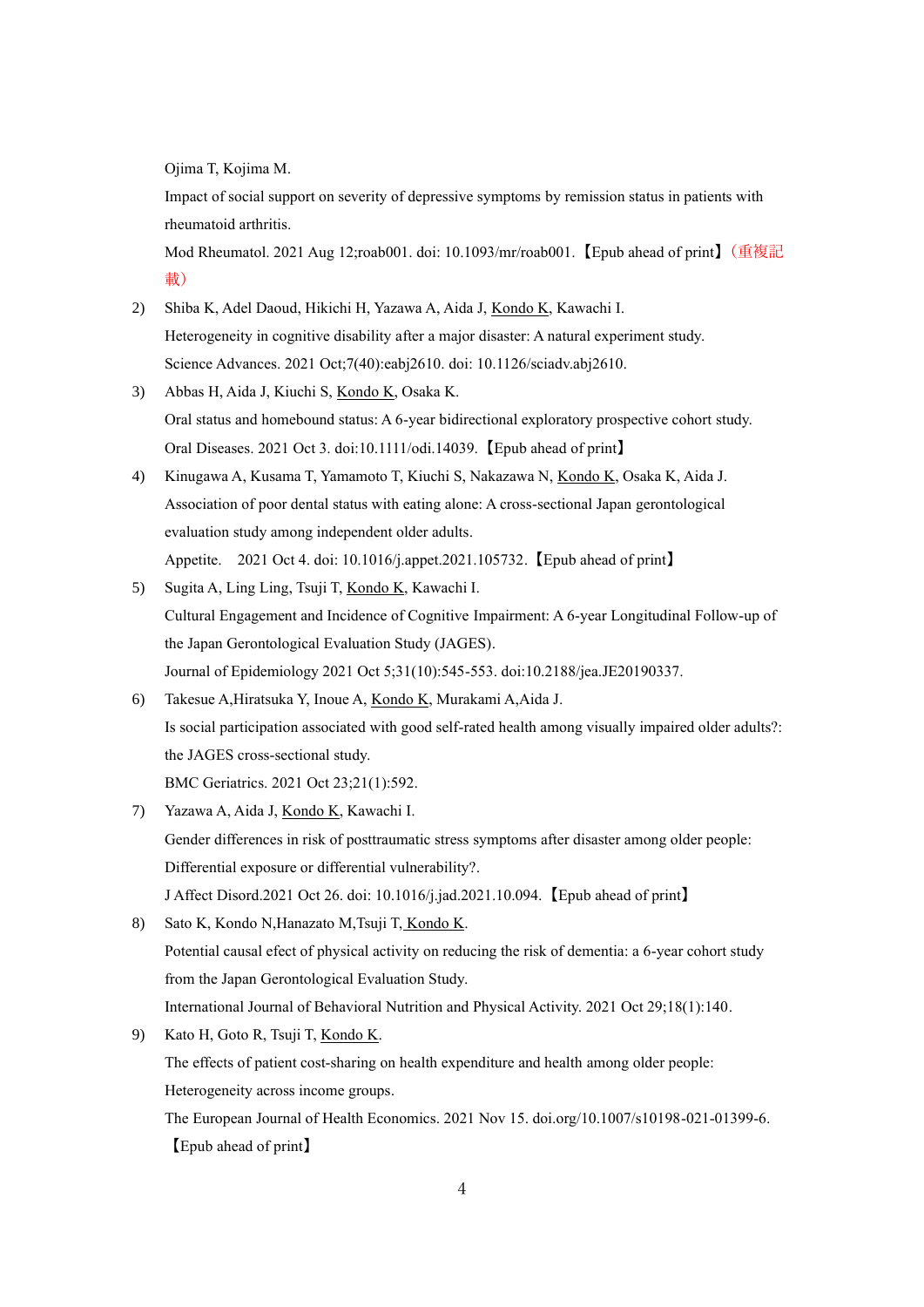- 10) Kiuchi S, Cooray U,Kusama T, Yamamoto T, H Abbas, Nakazawa N, Kondo K, Osaka K, Aida J. Oral Status and Dementia Onset: Mediation of Nutritional and Social Factors. Journal of Dental Research. 2021 Nov 19;220345211049399. doi:10.1177/00220345211049399.
- 11) Takasugi T, Tsuji T, Hanazato M, Miyaguni Y, Ojima T, Kondo K. Community-level educational attaiment and ementia: a 6-year longitudinal multilevel study in Japan. BMC Geriatr. 2021 Dec 15;21(1):709. doi: 10.1186/s12877-021-02668-y.
- 12) 田村元樹, 服部真治, 辻大士, 近藤克則, 花里真道, 坂巻弘之. 高齢者のボランティアグループ参加と個人のうつ傾向との関連:傾向スコアマッチング法 を用いた 3 年間の JAGES 縦断研究. 日本公衆衛生雑誌.【Epub ahead of print】
- 13) 井手一茂, 辻大士, 渡邉良太, 横山芽衣子, 飯塚玄明, 近藤克則. 高齢者における通いの場参加と社会経済階層 JAGES 横断研究. 老年社会科学, 43(3):239-251, 2021/10.(重複記載)
- 14) 田近敦子, 井手一茂, 飯塚玄明, 辻大士, 横山芽衣子, 尾島俊之, 近藤克則. 「通いの場」への参加は要支援・要介護リスクの悪化を抑制するか:JAGES2013-2016 縦 断研究. 日本公衆衛生雑誌.【Epub ahead of print】

#### 老化疫学研究部

1) Otsuka R, Zhang S, Tange C, Nishita Y, Tomida M, Kinoshita K, Kato Y, Ando F, Shimokata H, Arai H.

Association of dietary intake with the transitions of frailty among Japanese community-dwelling older adults.

J Frailty Aging, Oct 7 2021.【Epub ahead of print】(重複記載)

- 2) Sugiura S, Nishita Y, Uchida Y, Shimono M, Suzuki H, Teranishi M, Nakashima T, Tange C, Otsuka R, Ando F, Shimokata H. Longitudinal associations between hearing aid usage and cognition in community-dwelling Japanese older adults with moderate hearing loss. PLoS One, Oct 13 2021.
- 3) Saito T, Nishita Y, Tange C, Nakagawa T, Tomida M, Otsuka R, Ando F, Shimokata H, Arai H. Association between intra-individual changes in social network diversity and global cognition in older adults: Does closeness to network members make a difference?. J Psychosom Res, Dec 2021.(重複記載)
- 4) 木下かほり, 大塚礼, 高田理浩, 安居昌子, 西田裕紀子, 丹下智香子, 富田真紀子, 下方浩, 今泉明,荒井秀典. 地域在住中高年者におけるアミノ酸摂取量とエピソード記憶の横断的関連.